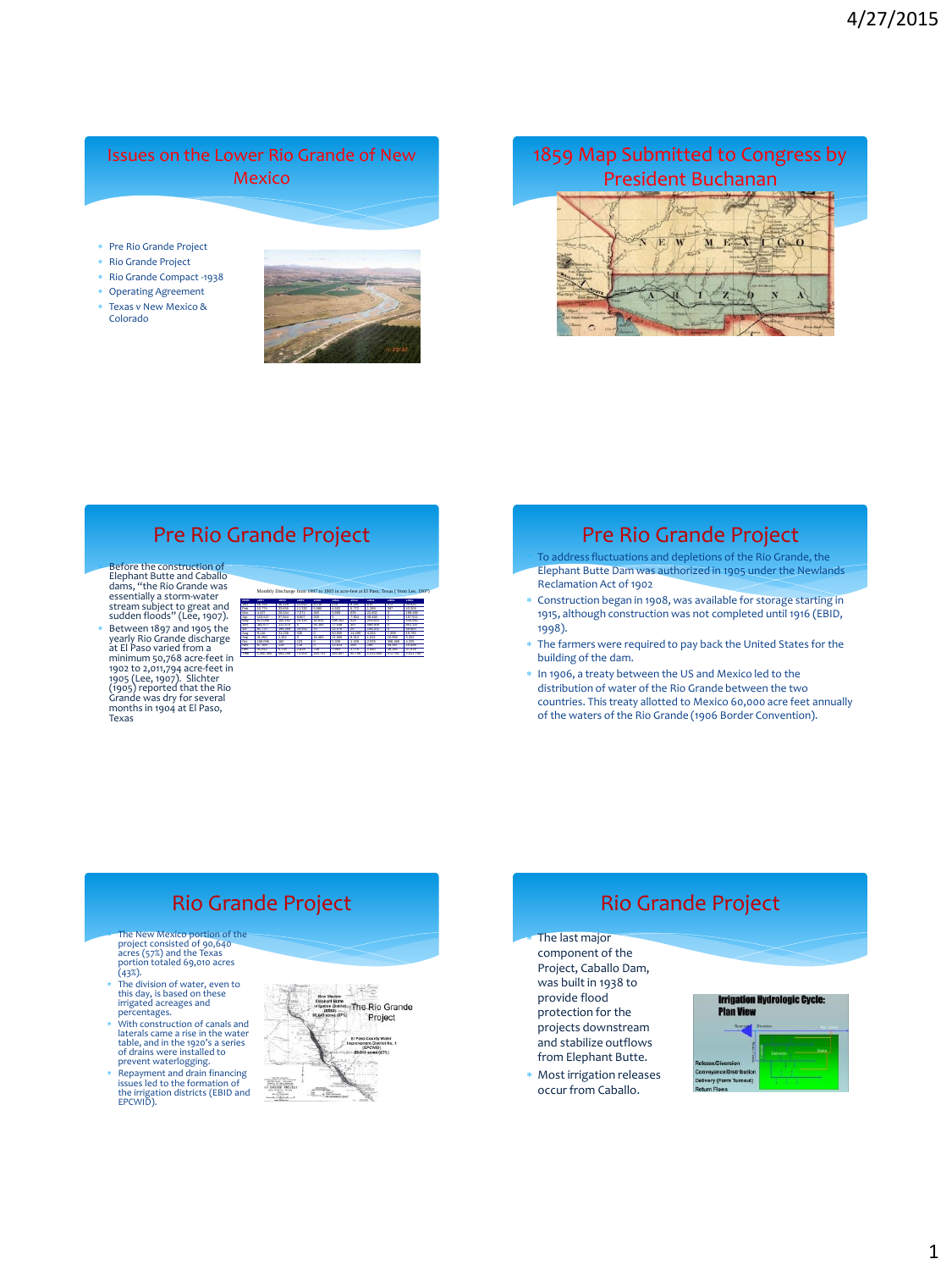### **Rio Grande Project**

**1951-1978 – Persistent recurring drought**

**Rio Grande Project fa**<br>pumping capacity



### **Operating Agreement**

- In the late 1970s, USBR began to suffer a series of budget cuts and political setbacks that ultimately relegated it to specifying only the releases from the Caballo Reservoirs and forced the two irrigation districts to manage the diversions.
- The independence of the two districts from the USBR increased further when EBID paid off its construction loan in 1979 and EPCWID paid off its loan in 1980
- An operating agreement (which covers both the operations and management of the system) became imperative.
- In 1997, USBR files what is called a quiet-title suit in federal court and EPCWID files a cross-claim alleging inequitable allocation of project water by USBR because of groundwater pumping in New Mexico.
- The late 1990s began an era of dispute resolution, so the three parties—EBID, EPCWID, and the USBR—sat down to negotiate and by 2000 the negotiations collapsed
- Things got uglier in 2001. The attorneys general of Texas and New Mexico and their respective state legislatures got involved. Each state's legislature appropriated millions of dollars to support the probable pending litigation.

### **The Rio Grande Compact**

• **The Rio Grande Compact is the agreement, signed in 1939, that** 

**provides for the equitable** 

**apportionment of the waters of the Rio Grande between Colorado, New** 

- **Mexico and Texas**
- Entire Rio Grande Project included in Texas portion of the project. – The Rio Grande Project apportionment
- of water between Texas and NM not explicitly included in Compact Texas. – Federal government operated the Rio
- Grande Project as a single unit – The state engineer of NM (who is the NM Compact Commissioner) controls the groundwater permitting in the NM portion of the Texas Compact portion.



### **Operating Agreement**

- Even though the formal negotiations collapsed in 2001 and remained officially dormant for the next six years, the districts and technical representatives of the USBR were talking, sometimes in El Paso, sometimes in Las Cruces, and once in Tucson, under the auspices of The National Science Foundation (NSF) Science and Technology Center for Sustainability of semi-Arid Hydrology and Riparian Areas (SAHRA).
- Two critical negotiation points emerged from the discussions: carry-over storage and New Mexico groundwater pumping:
	- Carry-over storage would allow each district to store water from an irrigation season and use it the following year.
	- Groundwater depletions in New Mexico were reducing the drain return flows, thereby reducing the water supply available for diversion and New Mexico needed to ameliorate this loss to Texas.
- In 2006, the EBID proposed a new curve called D3, which tied EPCWID and Mexico allocations to project releases and predicts the amount of project water that EPCWID and Mexico should receive for annual releases from Caballo Reservoir.

### **Operating Agreement**

#### Key points:

- 
- EPCWID wanted and got carryover storage; EPCWID wanted and got protection from the impacts of excessive groundwater pumping by EBID, guaranteeing that EPCWID would receive the D3 allocation at the state line;
- EBID wanted and got D3 as the basis for allocation of project water; • EBID wanted and got the right to provide the EPCWID allocation in the
- manner of its own choosing.

On February 14, 2008, 14 New Mexican and Texas farmers signed the operating agreement that they thought would end the 29 year dispute.

# Texas v New Mexico & Colorado

- The Attorney General of New Mexico brings a series of lower court cases in an attempt to abrogate the Operating Agreement because it provides to much water to Texas.
	- Carry-over-storage provides Texas with additional waters.
	- The D3/D2 curve implies an amount of water at the Texas/New Mexico state line and the compact does not explicitly require an amount.